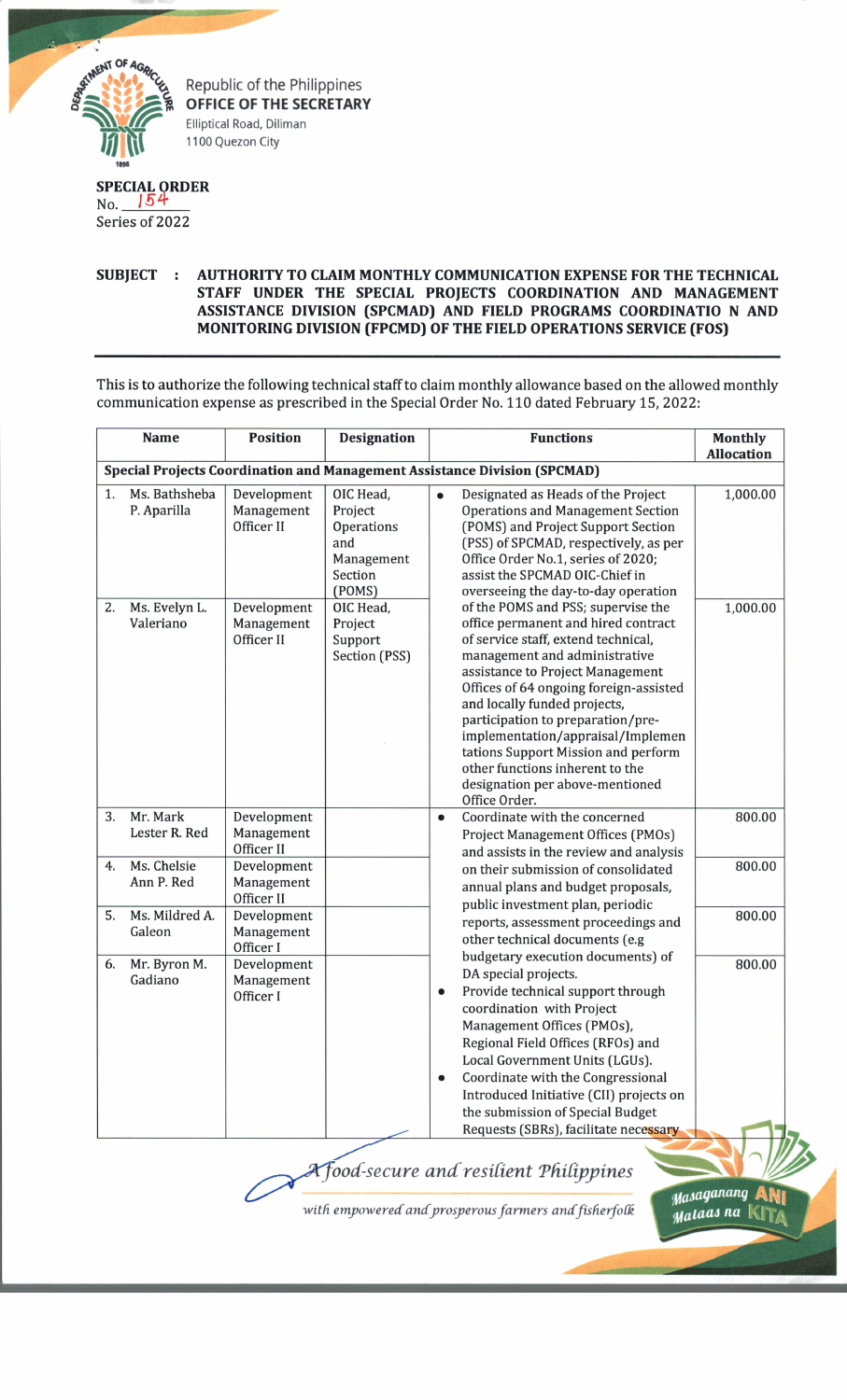|                                                                                                | <b>Name</b>                               | <b>Position</b>              | <b>Designation</b> | <b>Functions</b>                                                                                                                                                                                                                                                                                  | <b>Monthly</b><br><b>Allocation</b> |  |
|------------------------------------------------------------------------------------------------|-------------------------------------------|------------------------------|--------------------|---------------------------------------------------------------------------------------------------------------------------------------------------------------------------------------------------------------------------------------------------------------------------------------------------|-------------------------------------|--|
|                                                                                                |                                           |                              |                    | documentary requirements, for the<br>release of funds.<br>Conduct operational monitoring, field<br>$\bullet$<br>validation, project inspection of<br>assigned Foreign Assisted and Locally<br>Funded Projects (FAPs and LFPs),<br>rapid appraisal, assessment and<br>evaluation, participation to |                                     |  |
|                                                                                                |                                           |                              |                    | Donors'/Development Partners'<br><b>Implementation Support Missions</b>                                                                                                                                                                                                                           |                                     |  |
|                                                                                                |                                           |                              |                    | <b>Secretariat Function to Task Group</b><br>$\bullet$<br>Food Security (TGFS) committee,<br>Inter-Agency Task Force on Zero<br>Hunger (IATF-ZH), and Enhanced<br>Partnership Against Hunger and                                                                                                  |                                     |  |
|                                                                                                |                                           |                              |                    | <b>Poverty Program (EPAHP)</b><br>Attend and participate in the virtual<br>meetings/assessment workshops of<br>assigned projects as well as host<br>virtual meetings, performance                                                                                                                 |                                     |  |
|                                                                                                |                                           |                              |                    | assessment workshops, and<br>discussions with the donors and<br>implementing units/project<br>management offices on various                                                                                                                                                                       |                                     |  |
| implementation concerns.<br><b>Field Programs Coordination and Monitoring Division (FPCMD)</b> |                                           |                              |                    |                                                                                                                                                                                                                                                                                                   |                                     |  |
| 1.                                                                                             | Ms. Maria<br>Dyan Isabelle<br>I. Sandoval | Agriculturist<br>$_{\rm II}$ |                    | Lead Secretariat to the different DA<br>sectoral programs and projects<br>assigned to the Division (i.e DA Task                                                                                                                                                                                   | 800.00                              |  |
| 2.                                                                                             | Mr. Allan<br>Robert U.<br>Monserrat       | Agriculturist<br>H           |                    | Force on Devolution, Secretary's<br>Regional Engagement "Biyaheng<br>Bukid")                                                                                                                                                                                                                      | 800.00                              |  |
| 3.                                                                                             | Mr. Mark<br>Joseph T.<br>Mercado          | Agriculturist<br>$_{II}$     |                    | Area wide Team Leaders for<br>$\bullet$<br>Province-led Agriculture and<br><b>Fisheries Extension System (PAFES)</b><br>implementation<br>Regional Focal Persons for the<br>$\bullet$                                                                                                             | 800.00                              |  |
|                                                                                                |                                           |                              |                    | coordination, operational monitoring<br>and evaluation of the different Banner<br><b>Programs and Projects</b><br>Spearhead the conduct of<br>$\bullet$                                                                                                                                           |                                     |  |
|                                                                                                |                                           |                              |                    | meetings/discussions with the<br>concerned division/offices involved<br>in the programs and projects assigned<br>to the Division                                                                                                                                                                  |                                     |  |
|                                                                                                |                                           |                              |                    | Provide measures on issues/concerns<br>of the DA-RFOs and other<br>stakeholders on various programs<br>and projects and come-up with policy                                                                                                                                                       |                                     |  |
|                                                                                                |                                           |                              |                    | recommendations with the DA<br>Management and other concerned<br>offices.<br>Follow-up, review and endorse the<br>$\bullet$                                                                                                                                                                       |                                     |  |
|                                                                                                |                                           |                              |                    | needed pertinent materials for<br>program planning, implementation<br>and accomplishment reports of                                                                                                                                                                                               |                                     |  |
|                                                                                                |                                           |                              |                    | various programs and projects<br>Provide administrative and technical<br>$\bullet$<br>support on regular office duties                                                                                                                                                                            |                                     |  |